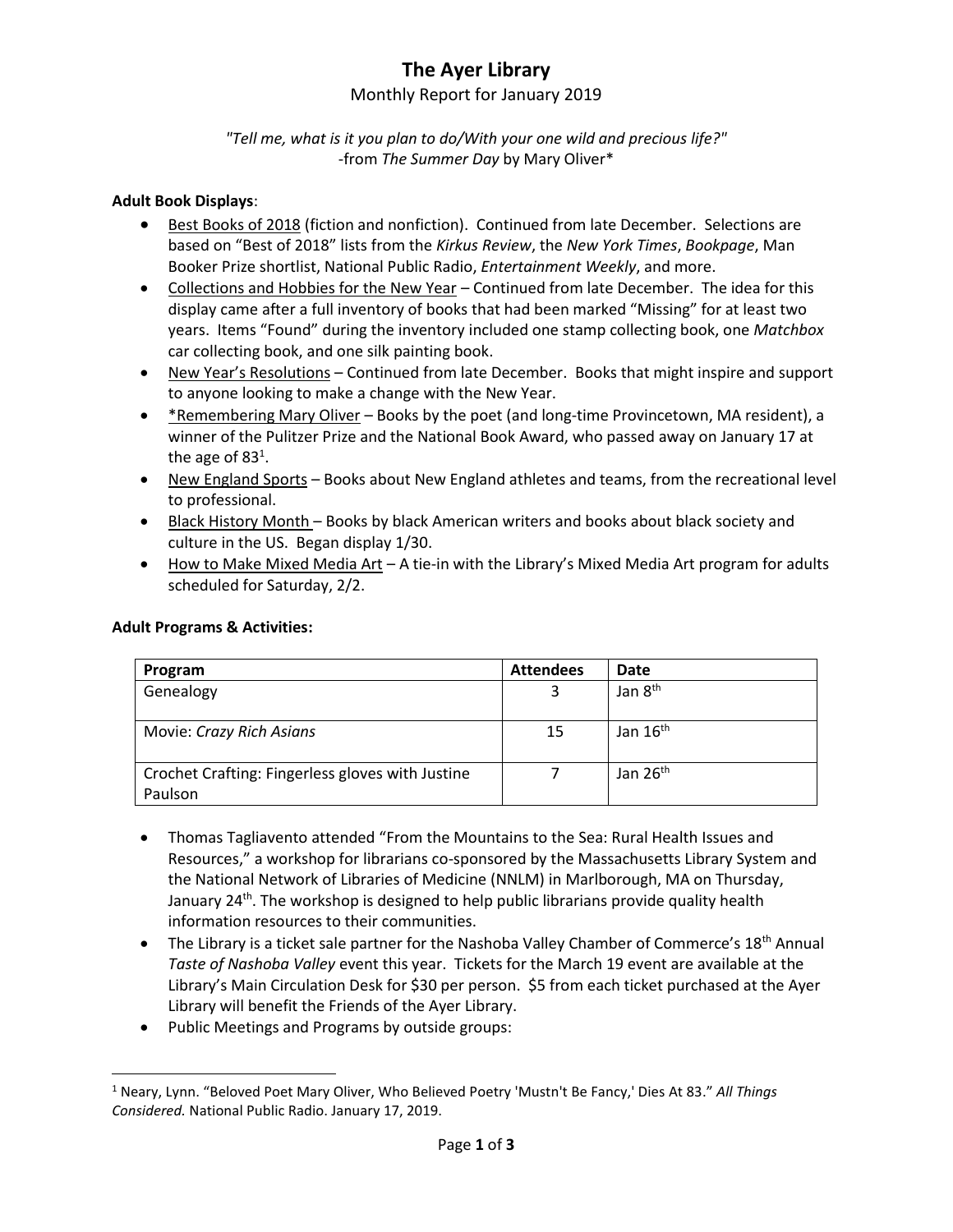# **The Ayer Library**

## Monthly Report for January 2019

- $\circ$  The Ayer Community Garden committee held organizing meetings in the library on January 8th and 22nd.
- o Healing Conversations, a bereavement support group series offered by Nashoba Nursing Service & Hospice, met at the library on January 31.

#### **Library Building & Grounds**

 Lauren Stara, Library Building Specialist with the Mass. Board of Library Commissioners, toured the library with Tim Silva, Samantha Benoit, and the Ayer Building Department's Chuck Schultz, Jr on Friday, January 18<sup>th</sup>. The group discussed ideas for improving energy efficiency and the better use of space within the existing building for both patron service and staff functions.

### **Library Director's Activities:**

- FY2020 Budget process:
	- $\circ$  Reviewed Library budget proposal and budget process timetable with Town Manager Robert Pontbriand and Town Accountant Lisa Gabree on January 9<sup>th</sup>.
	- o Researched and answered questions from Library Board of Trustees members about the Library's preliminary FY2020 budget.
	- o Received a vote of approval for the preliminary FY2020 budget from the Library Board of Trustees on January 15<sup>th</sup>.
- Library IT: Began researching options for improving management and operation of the Library's public access computers.
	- $\circ$  Met with Library Director Joe Mulé on January 31<sup>st</sup> to see the Groovix software in use on the Thayer Memorial Library's public computers.
	- o Spoke with Bellingham Public Library Director Bernadette Rivard about the Userful public computer network that her library has had in place for several years, and then participated in an on-line demo with a sales representative from Userful on January 31st.

#### **Library Director's Meetings:**

- C/WMARS Area Directors' Meeting, Bigelow Library, Clinton, MA, January 3<sup>rd</sup>.
- Ayer Library Department Heads Meeting, January 4<sup>th</sup>.
- Town Department Directors' Meeting, January 9<sup>th</sup>.
- Ayer Library Board of Trustees Meeting, January 15<sup>th</sup>.
- Friends of the Ayer Library Board Meeting, January  $17<sup>th</sup>$ .
- Library Legislative Breakfast, Leominster Public Library, January 18<sup>th</sup>.

#### **Library Staff News:**

- New part-time staff members Barbara Breese and Sumedha Chandra Sekhar began working at the Library in January. Welcome Barbara and Sumedha!
- The entire staff of the Ayer Library met after closing on January 25<sup>th</sup> for the first of what will be periodic "all staff" meetings to discuss library projects, goals, staff training needs, etc.

| <b>Children's Programs</b>            | Attendance | Date                 |
|---------------------------------------|------------|----------------------|
| Story Time (Yeti)                     |            | Jan $10^{\text{th}}$ |
| Story Ninja (Over and Under the Snow- | 38         | Jan 15 <sup>th</sup> |
| with Willow, the Read Therapy dog)    |            |                      |

#### **Youth Services Programs & Activities:**